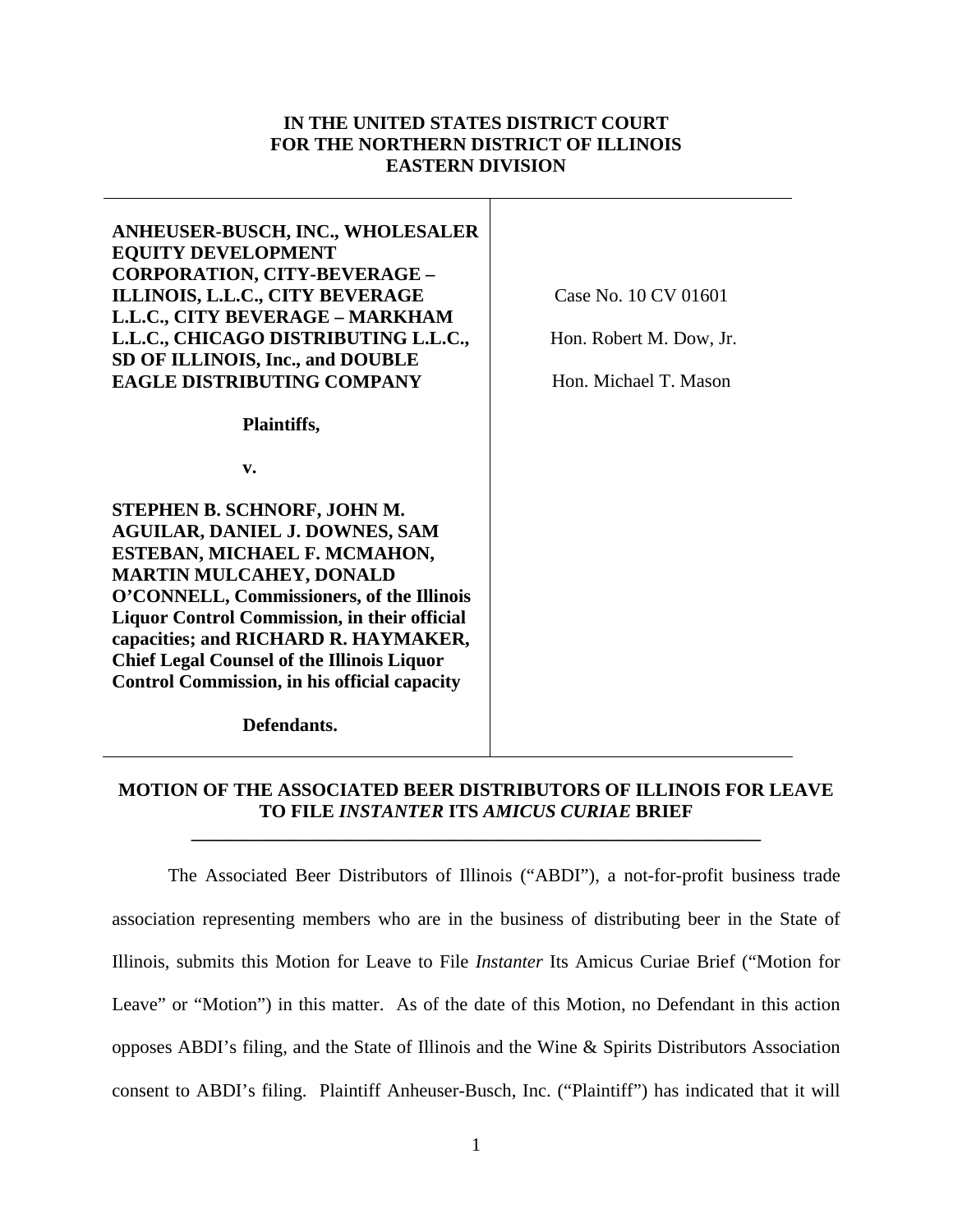object to ABDI's Motion for Leave. Accordingly, for the reasons set forth below, ABDI respectfully requests that this Court grant its Motion for Leave and allow ABDI's *amicus* brief, which is attached hereto as Exhibit A.

#### **I. ABDI's Interest**

As discussed more fully in its amicus brief, ABDI serves as the state membership organization of the beer wholesaling industry in Illinois representing over 60 licensed Illinois beer distributors. This case implicates the essential interests of ABDI and its members because Plaintiffs have challenged and seek to dismantle Illinois' three-tier regulatory system. If Plaintiffs are successful, the business of ABDI's members, which have operated successfully and independently under the existing system, will be significantly and adversely impacted.

## **II. Argument**

District courts have long considered amicus briefs when deciding disputed matters pending before it. See, e.g., United States v. Bd. of Educ. of the City of Chicago, No. 80 C 5124, 1993 WL 408356, at \*3-4 (N.D. Ill. Oct. 12, 1993) (allowing third party voluntary membership organizations to file amicus briefs where the outcome of the litigation could have a substantial impact on the organization's members). Whether a party will be permitted to file an amicus brief is a matter left to the discretion of the court. Nat'l Org. for Women, Inc. v. Scheidler, 223 F.3d 615, 616 (7th Cir. 2000). There are no specific prerequisites for appearing as amicus in the district court and courts may grant leave to appear amicus curiae if it believes that such appearance may be useful to the court. Bd. of Educ. of the City of Chicago, 1993 WL 408356, at  $*3-4.$ 

When deciding whether or not to consider an amicus brief, the court considers whether the brief will assist the court by presenting ideas, arguments, theories, insights, facts or data that may not be found in the parties' briefs. Voices for Choices v. Illinois Bell Tel. Co., 339 F.3d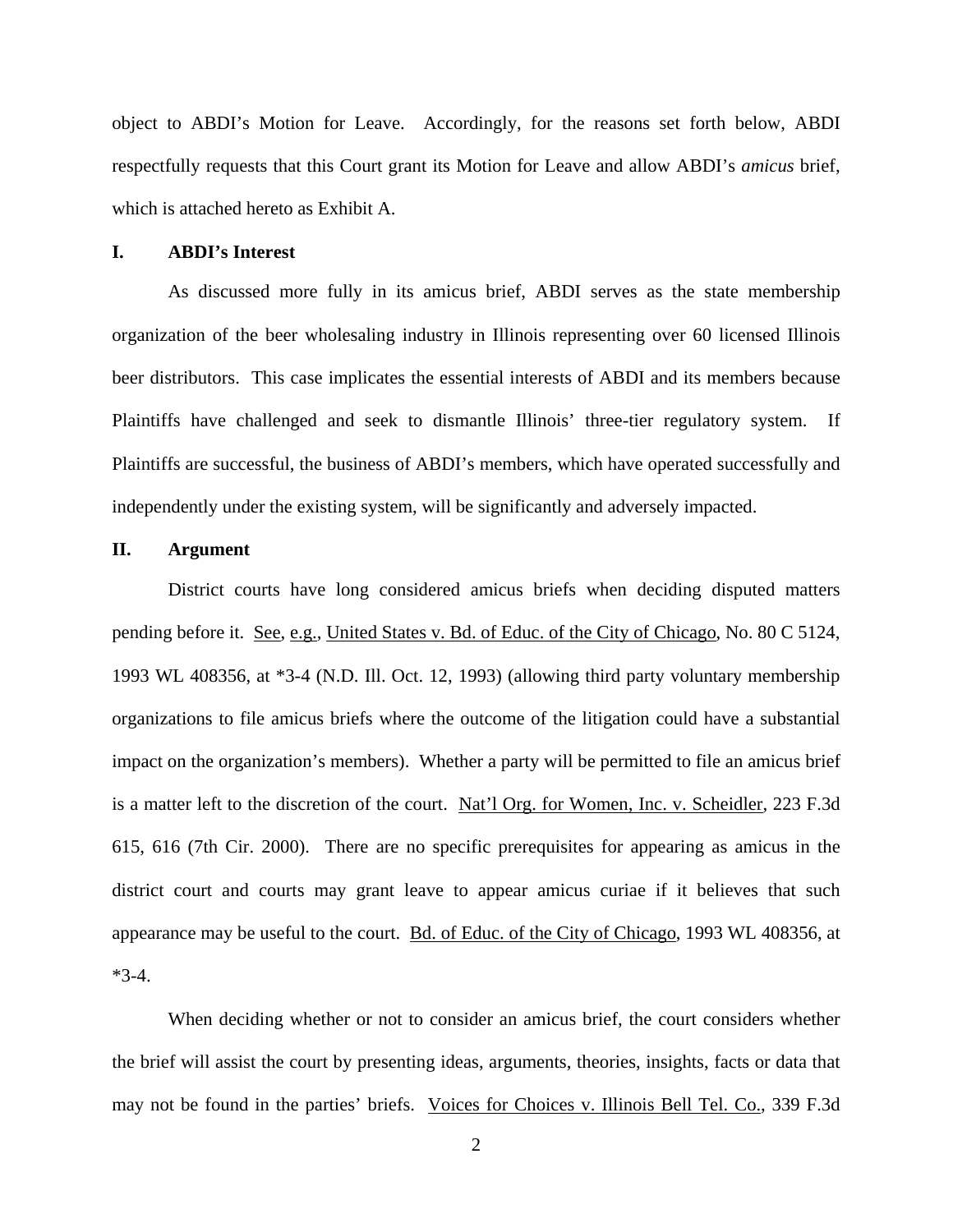542, 545 (7th Cir. 2003); The Chamberlain Group, Inc. v. Interlogix, Inc., No. 01 C 6157, 2004 WL 1197258, at  $*1$  (N.D. Ill. May 28, 2004) (allowing third party to file amicus brief where amicus offered legal authorities and analysis not presented in the parties' briefs). An amicus brief should be permitted in "a case in which a party is inadequately represented; or in which the would-be amicus has a direct interest in another case that may be materially affected by a decision in this case; or in which the amicus has a unique perspective or specific information that can assist the court beyond what the parties can provide." Interlogix, Inc., 2004 WL 1197258, at \*1; see also Scheidler, 223 F.3d at 617; Ryan v. Commodity Futures Trading Comm.*,* 125 F.3d 1062, 1063 (7th Cir. 1997).

ABDI's Motion for Leave should be granted as ABDI's amicus brief offers ideas, arguments, facts, data, theories and insights, as well as a unique perspective and specific information that are not presented by, or which expand upon the submissions of, the other parties. Specifically, ABDI's amicus brief will:

- 1. Present a unique historical policy perspective on liquor regulation and the three-tier system;
- 2. Present relevant historical information on policies and regulations under the three-tier system in Illinois;
- 3. Present a different analysis of Granholm v. Heald, 544 U.S. 125 (2005) than presented by the parties; and
- 4. Present an alternative view of potential remedies in the event of a finding of facial discrimination under 235 ILCS 5/5.

ABDI's amicus brief raises facts and unique legal arguments not addressed by the submissions of the parties to this action and the resolution of this dispute may have a considerable effect on ABDI and its members. Consideration of ABDI's amicus brief is therefore appropriate. Interlogix, 2004 WL 1197258, at \*1 (allowing third party with an interest in the litigation to file amicus brief that presented relevant legal authority not identified or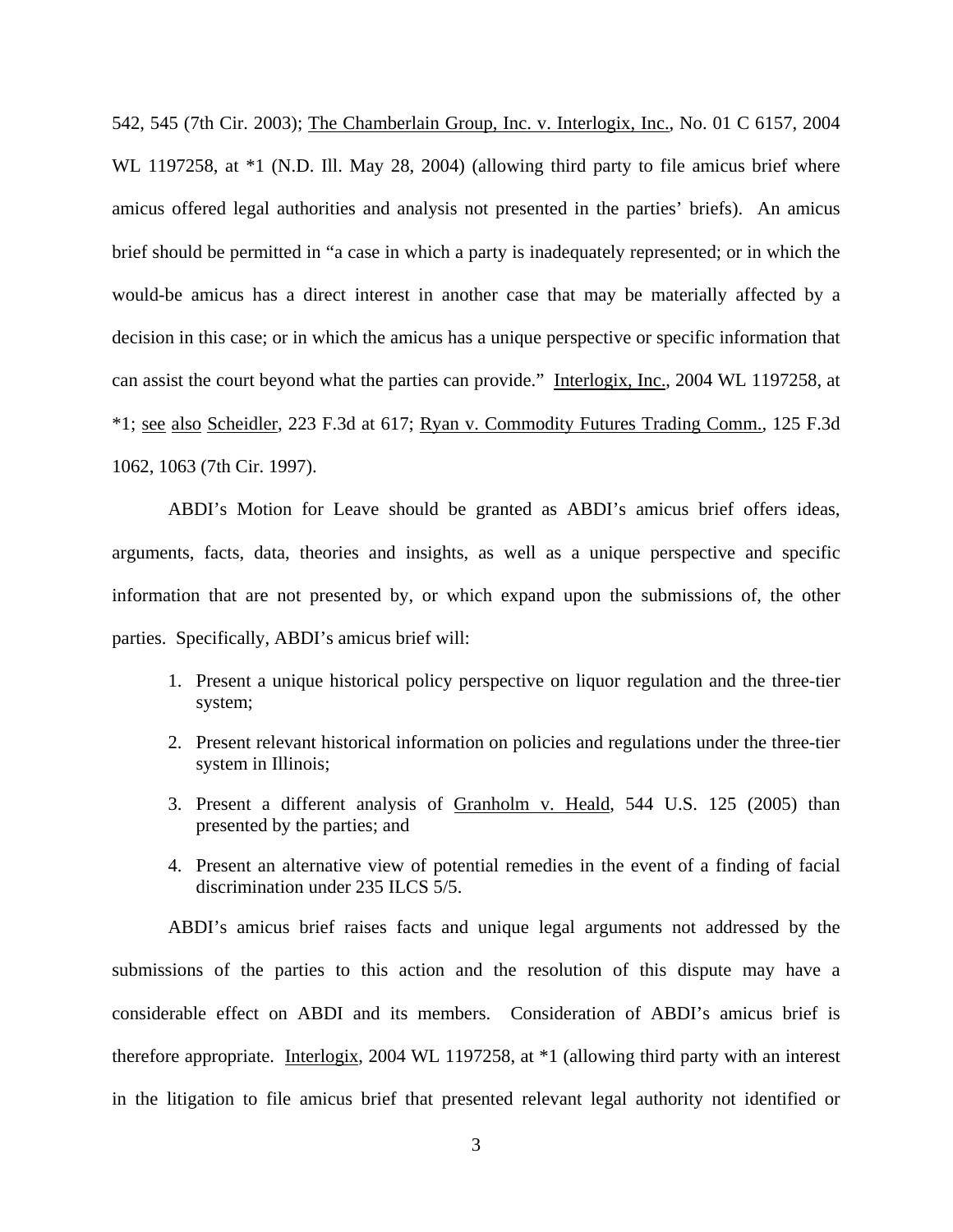analyzed by the other parties); Bd. of Educ. of the City of Chicago, 1993 WL 408356, at \*3-4 (permitting third party organizations whose membership could be affected by the litigation to file amicus briefs).

#### **III. Conclusion**

For these reasons, ABDI respectfully requests that this Court grant its Motion for Leave and allow the proposed *amicus* brief attached hereto.

Respectfully Submitted,

Dated: May 14, 2010

 /s/*Herman G. Bodewes*  Herman G. Bodewes (IL Bar No. 0241563) Melissa G. Steward (IL Bar No. 6290847) *Counsel of Record*  GIFFIN, WINNING, COHEN & BODEWES, P.C. 1 West Old State Capitol Plaza, Suite 600 Springfield, Illinois 62701 217-525-1571

/*s/Michael D. Madigan*  Michael D. Madigan (MN Bar No. 129586) (*admitted pro hac vice*) Jon R. Steckler (MN Bar No. 322453) (*admitted pro hac vice*) *Counsel of Record*  MADIGAN, DAHL & HARLAN, P.A. 222 South Ninth Street, Suite 3150 Minneapolis, Minnesota 55402 612-604-2000

/s/*Anthony J. Ashley*

Anthony J. Ashley (IL Bar No. 6209519) Frederic T. Knape (IL Bar No. 6256217) *Local Counsel*  VEDDER PRICE P.C. 222 North LaSalle Street Chicago, Illinois 60601-1003 312-609-7500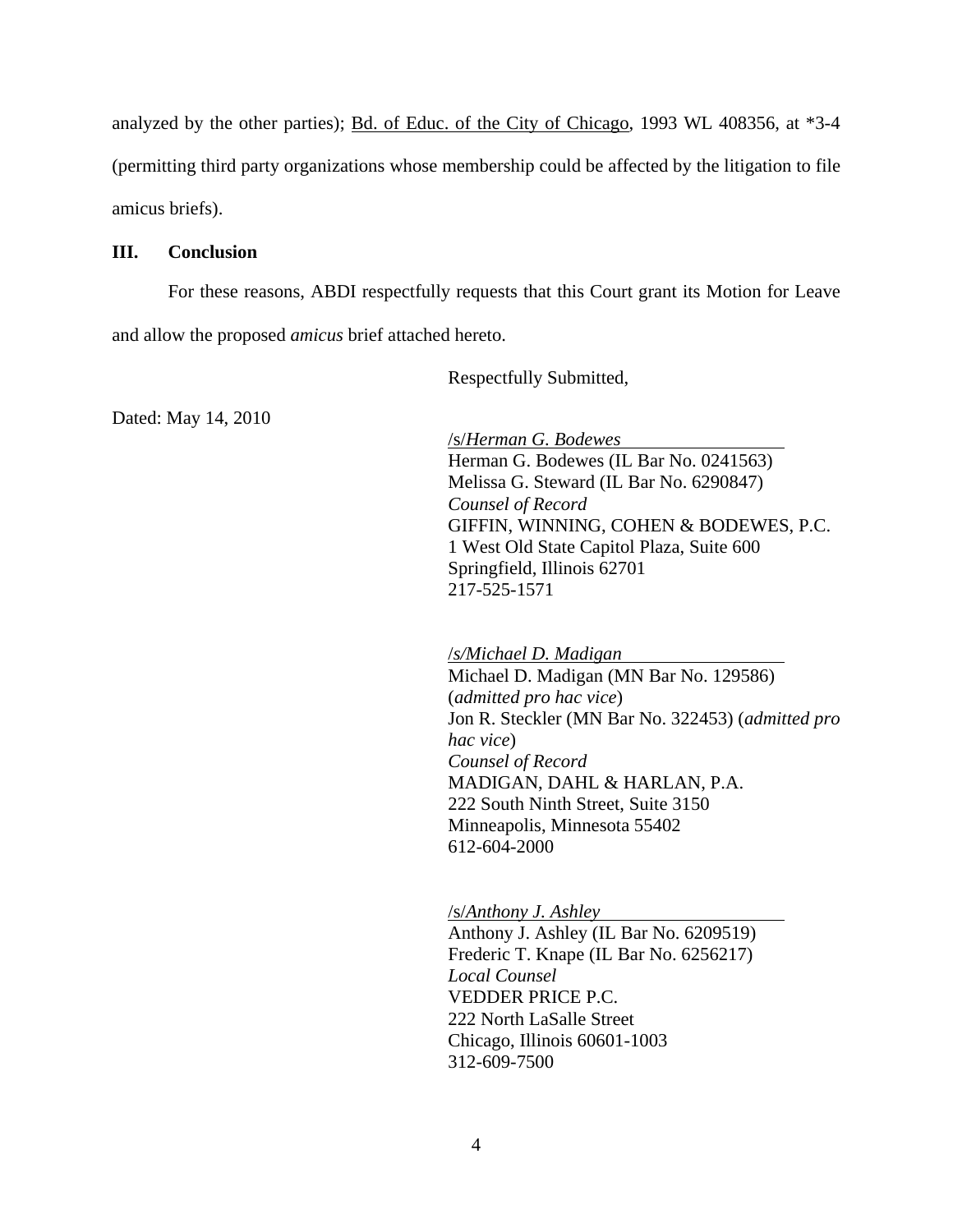*Of Counsel*: Stephen M. Diamond (NY Bar No. 1867985) (*admitted pro hac vice*) 1140 Asturia Avenue Coral Gables, Florida 33134 305-569-9882

Counsel for *Amicus Curiae* Associated Beer Distributors of Illinois